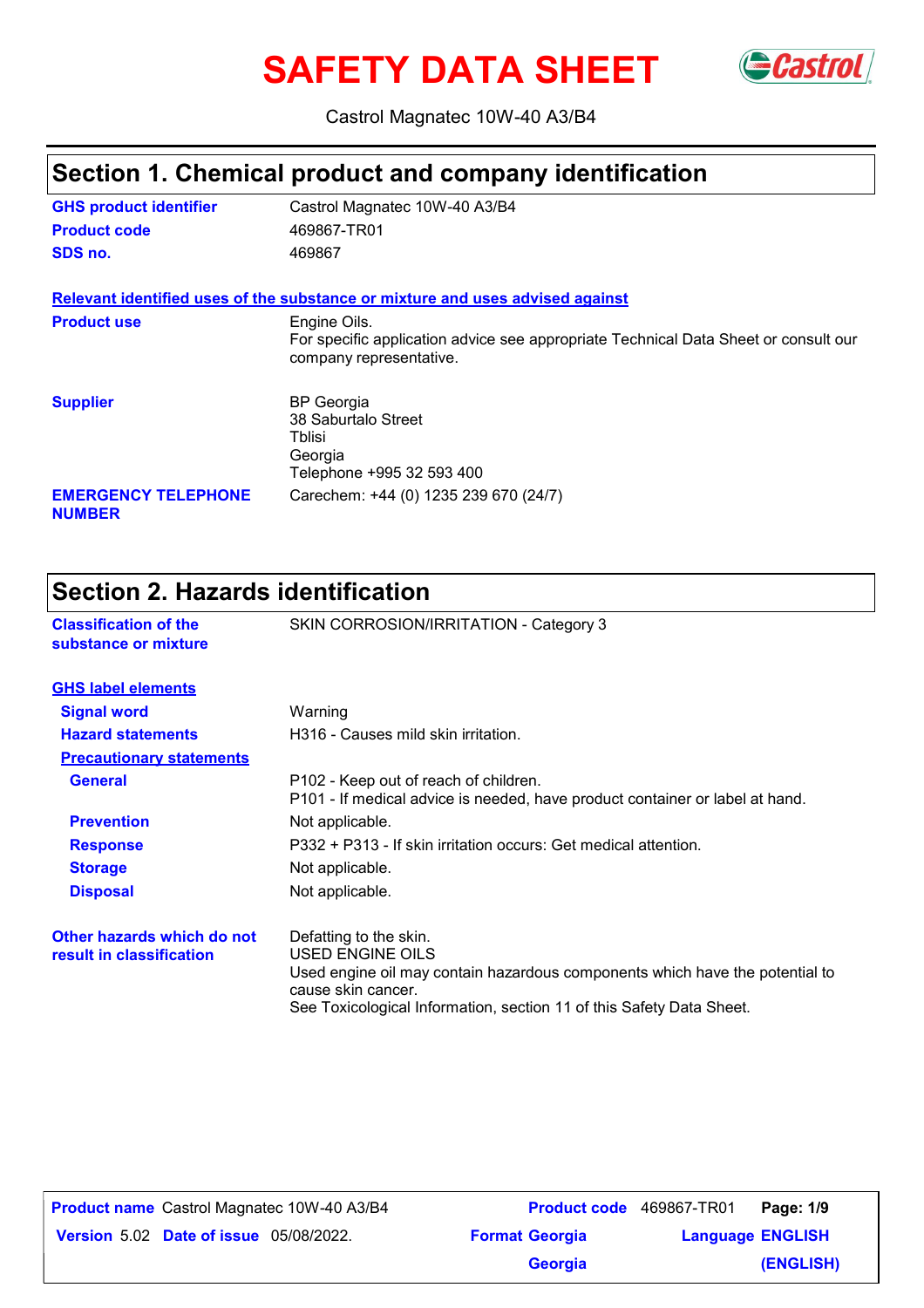### **Section 3. Composition/information on ingredients**

**Substance/mixture**

**Mixture** 

Highly refined base oil (IP 346 DMSO extract < 3%). Proprietary performance additives.

| <b>Ingredient name</b>                                                                    | $\frac{9}{6}$ | <b>CAS number</b> |
|-------------------------------------------------------------------------------------------|---------------|-------------------|
| Phosphorodithioic acid, mixed O,O-bis(1,3-dimethylbutyl and iso-Pr)<br>esters, zinc salts | -≤3           | 84605-29-8        |
| phenol, (tetrapropenyl) derivatives                                                       | < 0.1         | 74499-35-7        |

**There are no additional ingredients present which, within the current knowledge of the supplier and in the concentrations applicable, are classified as hazardous to health or the environment and hence require reporting in this section.**

**Occupational exposure limits, if available, are listed in Section 8.**

#### **Section 4. First aid measures**

| <b>Description of necessary first aid measures</b> |                                                                                                                                                                                                                                                                                                                                      |
|----------------------------------------------------|--------------------------------------------------------------------------------------------------------------------------------------------------------------------------------------------------------------------------------------------------------------------------------------------------------------------------------------|
| <b>Inhalation</b>                                  | In case of inhalation of decomposition products in a fire, symptoms may be delayed.<br>If inhaled, remove to fresh air. The exposed person may need to be kept under<br>medical surveillance for 48 hours. Get medical attention if symptoms occur.                                                                                  |
| <b>Ingestion</b>                                   | Do not induce vomiting unless directed to do so by medical personnel. Never give<br>anything by mouth to an unconscious person. If unconscious, place in recovery<br>position and get medical attention immediately. Get medical attention if adverse<br>health effects persist or are severe.                                       |
| <b>Skin contact</b>                                | In case of contact, immediately flush skin with plenty of water for at least 15 minutes<br>while removing contaminated clothing and shoes. Wash skin thoroughly with soap<br>and water or use recognised skin cleanser. Wash clothing before reuse. Clean<br>shoes thoroughly before reuse. Get medical attention if symptoms occur. |
| Eye contact                                        | In case of contact, immediately flush eyes with plenty of water for at least 15<br>minutes. Eyelids should be held away from the eyeball to ensure thorough rinsing.<br>Check for and remove any contact lenses. Get medical attention.                                                                                              |
|                                                    | Most important symptoms/effects, acute and delayed                                                                                                                                                                                                                                                                                   |
|                                                    | See Section 11 for more detailed information on health effects and symptoms.                                                                                                                                                                                                                                                         |
|                                                    | Indication of immediate medical attention and special treatment needed, if necessary                                                                                                                                                                                                                                                 |
| <b>Specific treatments</b>                         | No specific treatment.                                                                                                                                                                                                                                                                                                               |
| <b>Notes to physician</b>                          | In case of inhalation of decomposition products in a fire, symptoms may be delayed.                                                                                                                                                                                                                                                  |

**Protection of first-aiders** No action shall be taken involving any personal risk or without suitable training. It may be dangerous to the person providing aid to give mouth-to-mouth resuscitation. The exposed person may need to be kept under medical surveillance for 48 hours. Treatment should in general be symptomatic and directed to relieving any effects.

### **Section 5. Firefighting measures**

| <b>Extinguishing media</b>               |                                                                                     |
|------------------------------------------|-------------------------------------------------------------------------------------|
| <b>Suitable extinguishing</b><br>media   | In case of fire, use foam, dry chemical or carbon dioxide extinguisher or spray.    |
| <b>Unsuitable extinguishing</b><br>media | Do not use water jet.                                                               |
| <b>Specific hazards arising</b>          | In a fire or if heated, a pressure increase will occur and the container may burst. |
| from the chemical                        |                                                                                     |

| <b>Product name</b> Castrol Magnatec 10W-40 A3/B4 | <b>Product code</b> 469867-TR01 |                         | Page: 2/9 |
|---------------------------------------------------|---------------------------------|-------------------------|-----------|
| Version 5.02 Date of issue 05/08/2022.            | <b>Format Georgia</b>           | <b>Language ENGLISH</b> |           |
|                                                   | Georgia                         |                         | (ENGLISH) |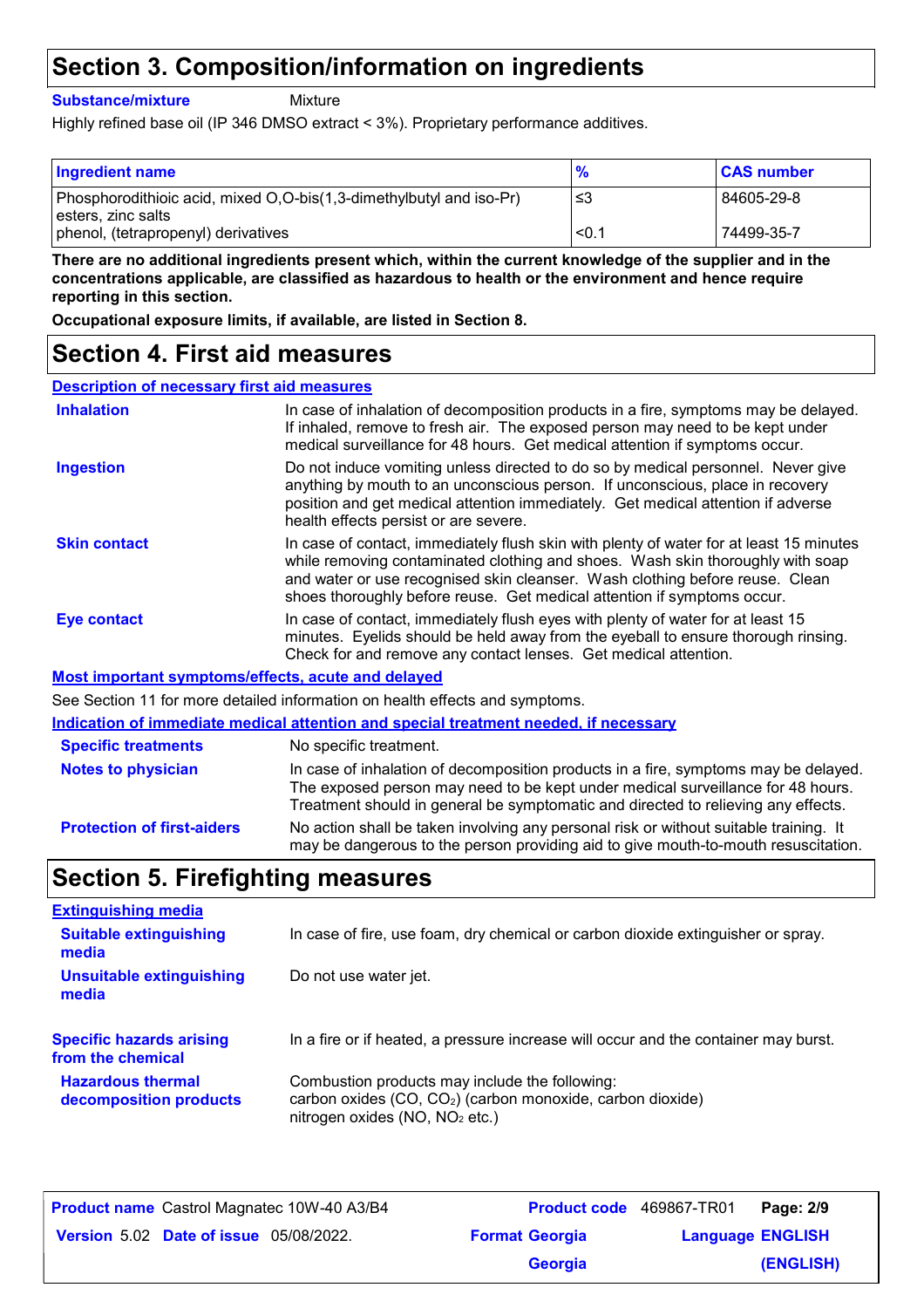# **Section 5. Firefighting measures**

| <b>Special protective actions</b><br>for fire-fighters | Promptly isolate the scene by removing all persons from the vicinity of the incident if<br>there is a fire. No action shall be taken involving any personal risk or without<br>suitable training. |
|--------------------------------------------------------|---------------------------------------------------------------------------------------------------------------------------------------------------------------------------------------------------|
| <b>Special protective</b>                              | Fire-fighters should wear positive pressure self-contained breathing apparatus                                                                                                                    |
| equipment for fire-fighters                            | (SCBA) and full turnout gear.                                                                                                                                                                     |

#### **Section 6. Accidental release measures**

**Personal precautions, protective equipment and emergency procedures**

| For non-emergency<br>personnel                              | No action shall be taken involving any personal risk or without suitable training.<br>Evacuate surrounding areas. Keep unnecessary and unprotected personnel from<br>entering. Do not touch or walk through spilt material. Avoid breathing vapour or<br>mist. Provide adequate ventilation. Put on appropriate personal protective<br>equipment. Floors may be slippery; use care to avoid falling. Contact emergency<br>personnel. |
|-------------------------------------------------------------|--------------------------------------------------------------------------------------------------------------------------------------------------------------------------------------------------------------------------------------------------------------------------------------------------------------------------------------------------------------------------------------------------------------------------------------|
| For emergency responders                                    | Entry into a confined space or poorly ventilated area contaminated with vapour, mist<br>or fume is extremely hazardous without the correct respiratory protective equipment<br>and a safe system of work. Wear self-contained breathing apparatus. Wear a<br>suitable chemical protective suit. Chemical resistant boots. See also the<br>information in "For non-emergency personnel".                                              |
| <b>Environmental precautions</b>                            | Avoid dispersal of spilt material and runoff and contact with soil, waterways, drains<br>and sewers. Inform the relevant authorities if the product has caused environmental<br>pollution (sewers, waterways, soil or air).                                                                                                                                                                                                          |
| <b>Methods and material for containment and cleaning up</b> |                                                                                                                                                                                                                                                                                                                                                                                                                                      |
| <b>Small spill</b>                                          | Stop leak if without risk. Move containers from spill area. Absorb with an inert<br>material and place in an appropriate waste disposal container. Dispose of via a<br>licensed waste disposal contractor.                                                                                                                                                                                                                           |
| <b>Large spill</b>                                          | Stop leak if without risk. Move containers from spill area. Approach the release<br>from upwind. Prevent entry into sewers, water courses, basements or confined<br>asaan Oqatala qadlad qallada willama with mamacaalayatida labaashaat matasid ala                                                                                                                                                                                 |

areas. Contain and collect spillage with non-combustible, absorbent material e.g. sand, earth, vermiculite or diatomaceous earth and place in container for disposal according to local regulations. Contaminated absorbent material may pose the same hazard as the spilt product. Dispose of via a licensed waste disposal contractor.

### **Section 7. Handling and storage**

| <b>Precautions for safe handling</b>                                      |                                            |                                                                                                                                                                                                                                                                                                                                                                                                                                                                                                                                                                                                |                         |
|---------------------------------------------------------------------------|--------------------------------------------|------------------------------------------------------------------------------------------------------------------------------------------------------------------------------------------------------------------------------------------------------------------------------------------------------------------------------------------------------------------------------------------------------------------------------------------------------------------------------------------------------------------------------------------------------------------------------------------------|-------------------------|
| <b>Protective measures</b>                                                | can be hazardous. Do not reuse container.  | Put on appropriate personal protective equipment (see Section 8). Do not ingest.<br>Avoid contact with eyes, skin and clothing. Avoid breathing vapour or mist. Keep in<br>the original container or an approved alternative made from a compatible material,<br>kept tightly closed when not in use. Empty containers retain product residue and                                                                                                                                                                                                                                              |                         |
| <b>Advice on general</b><br>occupational hygiene                          |                                            | Eating, drinking and smoking should be prohibited in areas where this material is<br>handled, stored and processed. Wash thoroughly after handling. Remove<br>contaminated clothing and protective equipment before entering eating areas. See<br>also Section 8 for additional information on hygiene measures.                                                                                                                                                                                                                                                                               |                         |
| <b>Conditions for safe storage,</b><br>including any<br>incompatibilities |                                            | Store in accordance with local regulations. Store in original container protected<br>from direct sunlight in a dry, cool and well-ventilated area, away from incompatible<br>materials (see Section 10) and food and drink. Keep container tightly closed and<br>sealed until ready for use. Store and use only in equipment/containers designed for<br>use with this product. Containers that have been opened must be carefully resealed<br>and kept upright to prevent leakage. Do not store in unlabelled containers. Use<br>appropriate containment to avoid environmental contamination. |                         |
| <b>Not suitable</b>                                                       | Prolonged exposure to elevated temperature |                                                                                                                                                                                                                                                                                                                                                                                                                                                                                                                                                                                                |                         |
| <b>Product name</b> Castrol Magnatec 10W-40 A3/B4                         |                                            | Product code 469867-TR01                                                                                                                                                                                                                                                                                                                                                                                                                                                                                                                                                                       | Page: 3/9               |
| <b>Version 5.02 Date of issue 05/08/2022.</b>                             |                                            | <b>Format Georgia</b>                                                                                                                                                                                                                                                                                                                                                                                                                                                                                                                                                                          | <b>Language ENGLISH</b> |
|                                                                           |                                            | <b>Georgia</b>                                                                                                                                                                                                                                                                                                                                                                                                                                                                                                                                                                                 | (ENGLISH)               |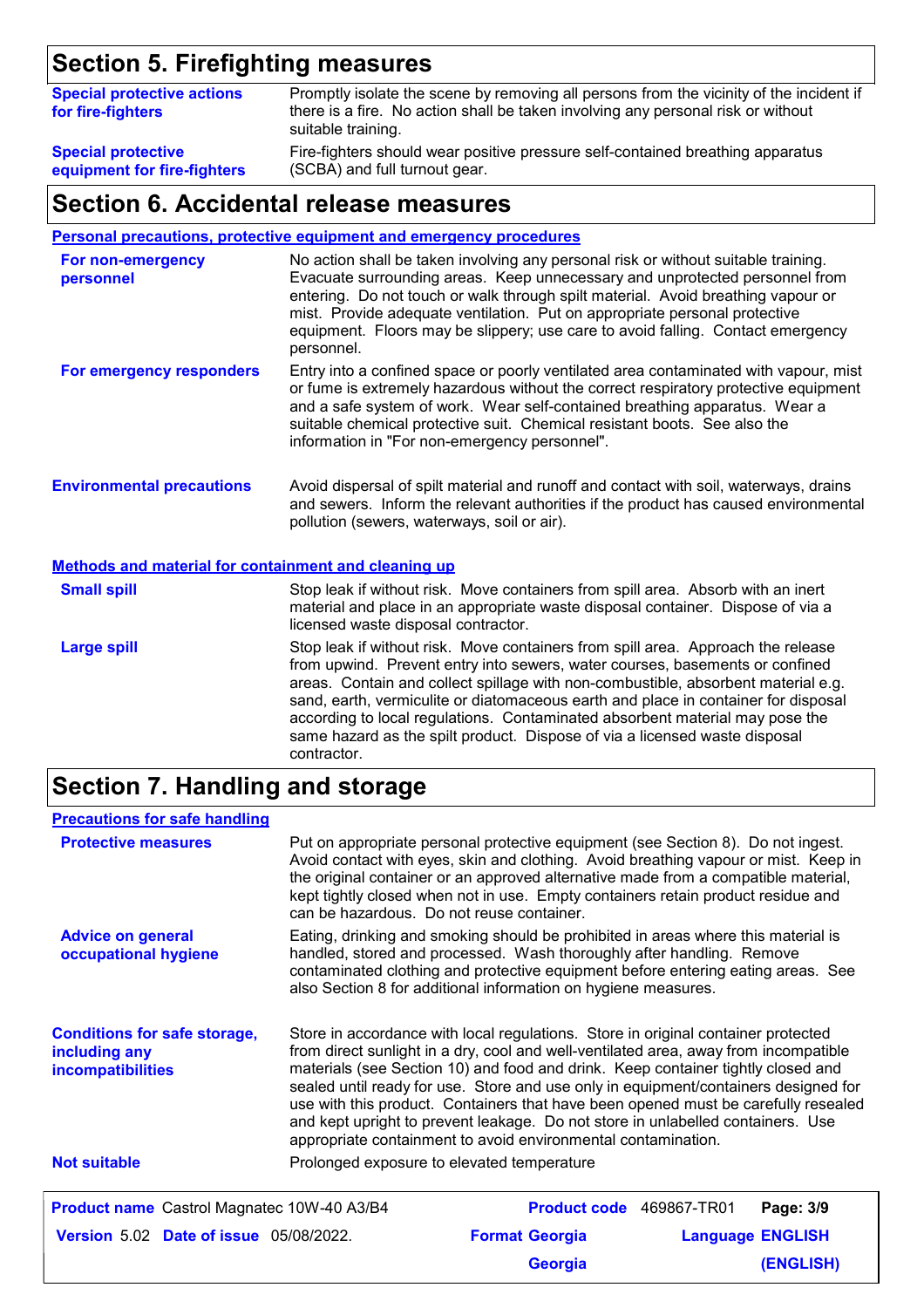## **Section 8. Exposure controls/personal protection**

#### **Control parameters**

#### **Occupational exposure limits**

None.

| <b>Appropriate engineering</b><br><b>controls</b> | Provide exhaust ventilation or other engineering controls to keep the relevant<br>airborne concentrations below their respective occupational exposure limits.<br>All activities involving chemicals should be assessed for their risks to health, to<br>ensure exposures are adequately controlled. Personal protective equipment should<br>only be considered after other forms of control measures (e.g. engineering controls)<br>have been suitably evaluated. Personal protective equipment should conform to<br>appropriate standards, be suitable for use, be kept in good condition and properly<br>maintained.<br>Your supplier of personal protective equipment should be consulted for advice on<br>selection and appropriate standards. For further information contact your national<br>organisation for standards.<br>The final choice of protective equipment will depend upon a risk assessment. It is<br>important to ensure that all items of personal protective equipment are compatible. |
|---------------------------------------------------|---------------------------------------------------------------------------------------------------------------------------------------------------------------------------------------------------------------------------------------------------------------------------------------------------------------------------------------------------------------------------------------------------------------------------------------------------------------------------------------------------------------------------------------------------------------------------------------------------------------------------------------------------------------------------------------------------------------------------------------------------------------------------------------------------------------------------------------------------------------------------------------------------------------------------------------------------------------------------------------------------------------|
| <b>Environmental exposure</b><br>controls         | Emissions from ventilation or work process equipment should be checked to ensure<br>they comply with the requirements of environmental protection legislation. In some<br>cases, fume scrubbers, filters or engineering modifications to the process<br>equipment will be necessary to reduce emissions to acceptable levels.                                                                                                                                                                                                                                                                                                                                                                                                                                                                                                                                                                                                                                                                                 |
| <b>Individual protection measures</b>             |                                                                                                                                                                                                                                                                                                                                                                                                                                                                                                                                                                                                                                                                                                                                                                                                                                                                                                                                                                                                               |
| <b>Hygiene measures</b>                           | Wash hands, forearms and face thoroughly after handling chemical products, before<br>eating, smoking and using the lavatory and at the end of the working period.<br>Appropriate techniques should be used to remove potentially contaminated clothing.<br>Wash contaminated clothing before reusing. Ensure that eyewash stations and<br>safety showers are close to the workstation location.                                                                                                                                                                                                                                                                                                                                                                                                                                                                                                                                                                                                               |
| <b>Eye/face protection</b>                        | Safety glasses with side shields.                                                                                                                                                                                                                                                                                                                                                                                                                                                                                                                                                                                                                                                                                                                                                                                                                                                                                                                                                                             |
| <b>Skin protection</b>                            |                                                                                                                                                                                                                                                                                                                                                                                                                                                                                                                                                                                                                                                                                                                                                                                                                                                                                                                                                                                                               |
| <b>Hand protection</b>                            | Wear protective gloves if prolonged or repeated contact is likely. Wear chemical<br>resistant gloves. Recommended: Nitrile gloves. The correct choice of protective<br>gloves depends upon the chemicals being handled, the conditions of work and use,<br>and the condition of the gloves (even the best chemically resistant glove will break<br>down after repeated chemical exposures). Most gloves provide only a short time of<br>protection before they must be discarded and replaced. Because specific work<br>environments and material handling practices vary, safety procedures should be<br>developed for each intended application. Gloves should therefore be chosen in<br>consultation with the supplier/manufacturer and with a full assessment of the<br>working conditions.                                                                                                                                                                                                               |
| <b>Body protection</b>                            | Use of protective clothing is good industrial practice.<br>Personal protective equipment for the body should be selected based on the task<br>being performed and the risks involved and should be approved by a specialist<br>before handling this product.<br>Cotton or polyester/cotton overalls will only provide protection against light<br>superficial contamination that will not soak through to the skin. Overalls should be<br>laundered on a regular basis. When the risk of skin exposure is high (e.g. when<br>cleaning up spillages or if there is a risk of splashing) then chemical resistant aprons<br>and/or impervious chemical suits and boots will be required.                                                                                                                                                                                                                                                                                                                         |

| <b>Product name</b> Castrol Magnatec 10W-40 A3/B4 | <b>Product code</b> 469867-TR01 |                         | Page: 4/9 |
|---------------------------------------------------|---------------------------------|-------------------------|-----------|
| <b>Version 5.02 Date of issue 05/08/2022.</b>     | <b>Format Georgia</b>           | <b>Language ENGLISH</b> |           |
|                                                   | <b>Georgia</b>                  |                         | (ENGLISH) |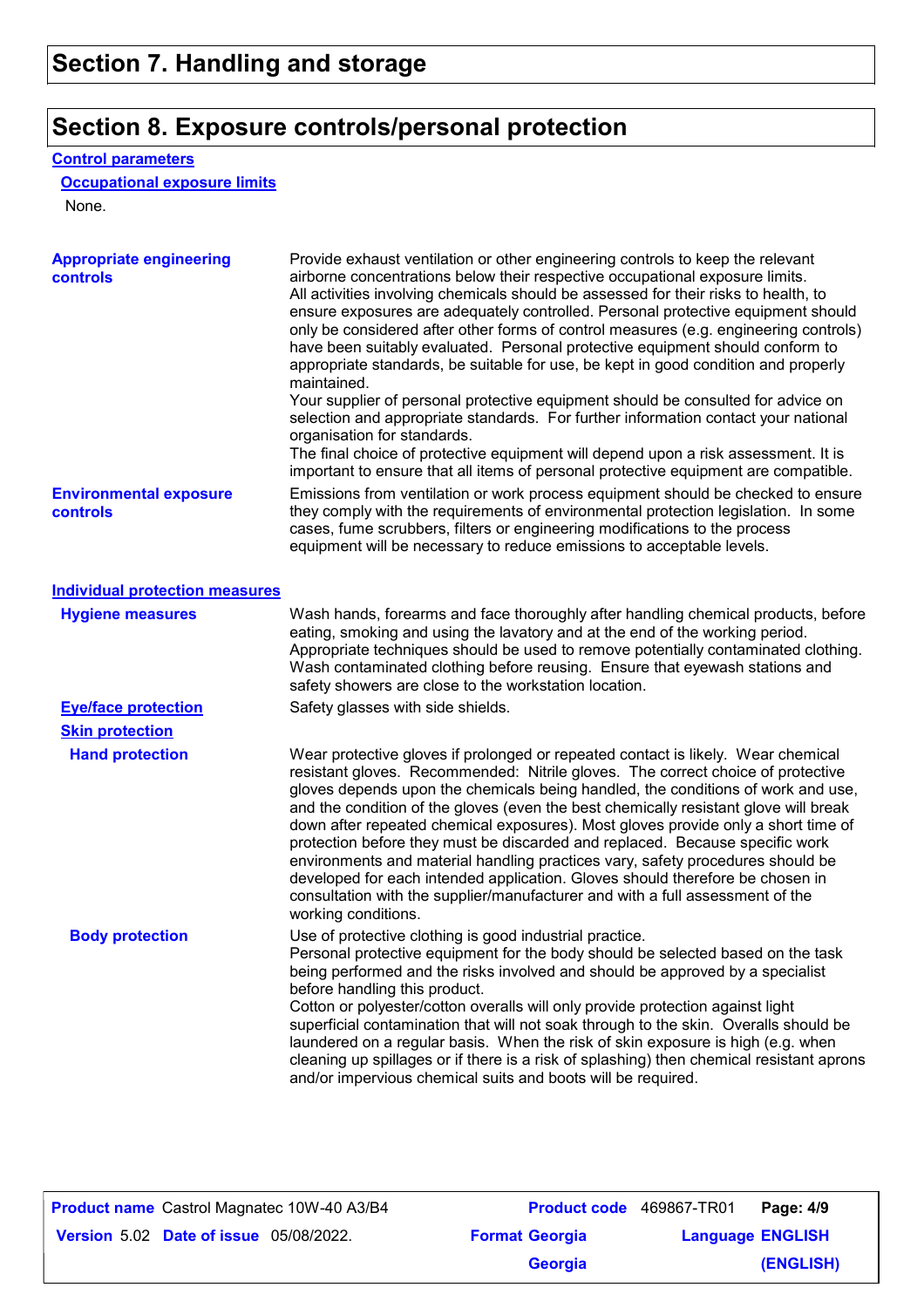#### **Section 8. Exposure controls/personal protection**

**Respiratory protection**

In case of insufficient ventilation, wear suitable respiratory equipment. The correct choice of respiratory protection depends upon the chemicals being handled, the conditions of work and use, and the condition of the respiratory equipment. Safety procedures should be developed for each intended application. Respiratory protection equipment should therefore be chosen in consultation with the supplier/manufacturer and with a full assessment of the working conditions.

### **Section 9. Physical and chemical properties**

The conditions of measurement of all properties are at standard temperature and pressure unless otherwise indicated.

| <b>Appearance</b>                                                 |                                                                                                                                   |                |         |                         |          |     |                         |
|-------------------------------------------------------------------|-----------------------------------------------------------------------------------------------------------------------------------|----------------|---------|-------------------------|----------|-----|-------------------------|
| <b>Physical state</b>                                             | Liquid.                                                                                                                           |                |         |                         |          |     |                         |
| <b>Colour</b>                                                     | Amber. [Light]                                                                                                                    |                |         |                         |          |     |                         |
| <b>Odour</b>                                                      | Not available.                                                                                                                    |                |         |                         |          |     |                         |
| <b>Odour threshold</b>                                            | Not available.                                                                                                                    |                |         |                         |          |     |                         |
| pH                                                                | Not applicable.                                                                                                                   |                |         |                         |          |     |                         |
| <b>Melting point</b>                                              | Not available.                                                                                                                    |                |         |                         |          |     |                         |
| <b>Boiling point, initial boiling</b><br>point, and boiling range | Not available.                                                                                                                    |                |         |                         |          |     |                         |
| <b>Flash point</b>                                                | Closed cup: 202°C (395.6°F) [Pensky-Martens]<br>Open cup: 226°C (438.8°F) [Cleveland]                                             |                |         |                         |          |     |                         |
| <b>Evaporation rate</b>                                           | Not available.                                                                                                                    |                |         |                         |          |     |                         |
| <b>Flammability</b>                                               | Not applicable. Based on - Physical state                                                                                         |                |         |                         |          |     |                         |
| Lower and upper explosion<br>limit/flammability limit             | Not available.                                                                                                                    |                |         |                         |          |     |                         |
| <b>Vapour pressure</b>                                            |                                                                                                                                   |                |         | Vapour Pressure at 20°C |          |     | Vapour pressure at 50°C |
|                                                                   | <b>Ingredient name</b>                                                                                                            | mm Hg          | kPa     | <b>Method</b>           | mm<br>Hg | kPa | <b>Method</b>           |
|                                                                   | Distillates (petroleum),<br>hydrotreated heavy<br>paraffinic                                                                      | 0.08           | < 0.011 | <b>ASTM D 5191</b>      |          |     |                         |
|                                                                   | Distillates (petroleum),<br>solvent-dewaxed heavy<br>paraffinic                                                                   | < 0.08         | <0.011  | <b>ASTM D 5191</b>      |          |     |                         |
|                                                                   | Phosphorodithioic acid,<br>mixed O,O-bis<br>(1,3-dimethylbutyl and<br>iso-Pr) esters, zinc salts                                  | $\overline{0}$ | 0       | EU A.4                  | 0        | 0   | EU A.4                  |
| <b>Relative vapour density</b>                                    | Not available.                                                                                                                    |                |         |                         |          |     |                         |
| <b>Relative density</b>                                           | Not available.                                                                                                                    |                |         |                         |          |     |                         |
| <b>Density</b>                                                    | <1000 kg/m <sup>3</sup> (<1 g/cm <sup>3</sup> ) at 15°C                                                                           |                |         |                         |          |     |                         |
| <b>Solubility</b>                                                 | insoluble in water.                                                                                                               |                |         |                         |          |     |                         |
| <b>Partition coefficient: n-</b>                                  | Not applicable.                                                                                                                   |                |         |                         |          |     |                         |
| octanol/water                                                     |                                                                                                                                   |                |         |                         |          |     |                         |
| <b>Auto-ignition temperature</b>                                  | Not available.                                                                                                                    |                |         |                         |          |     |                         |
| <b>Decomposition temperature</b>                                  | Not available.                                                                                                                    |                |         |                         |          |     |                         |
| <b>Viscosity</b>                                                  | Kinematic: 101.1 mm <sup>2</sup> /s (101.1 cSt) at 40°C<br>Kinematic: 13.8 to 16.2 mm <sup>2</sup> /s (13.8 to 16.2 cSt) at 100°C |                |         |                         |          |     |                         |
| <b>Particle characteristics</b>                                   |                                                                                                                                   |                |         |                         |          |     |                         |

| <b>Product name</b> Castrol Magnatec 10W-40 A3/B4 | Product code 469867-TR01 |                         | Page: 5/9 |
|---------------------------------------------------|--------------------------|-------------------------|-----------|
| <b>Version 5.02 Date of issue 05/08/2022.</b>     | <b>Format Georgia</b>    | <b>Language ENGLISH</b> |           |
|                                                   | <b>Georgia</b>           |                         | (ENGLISH) |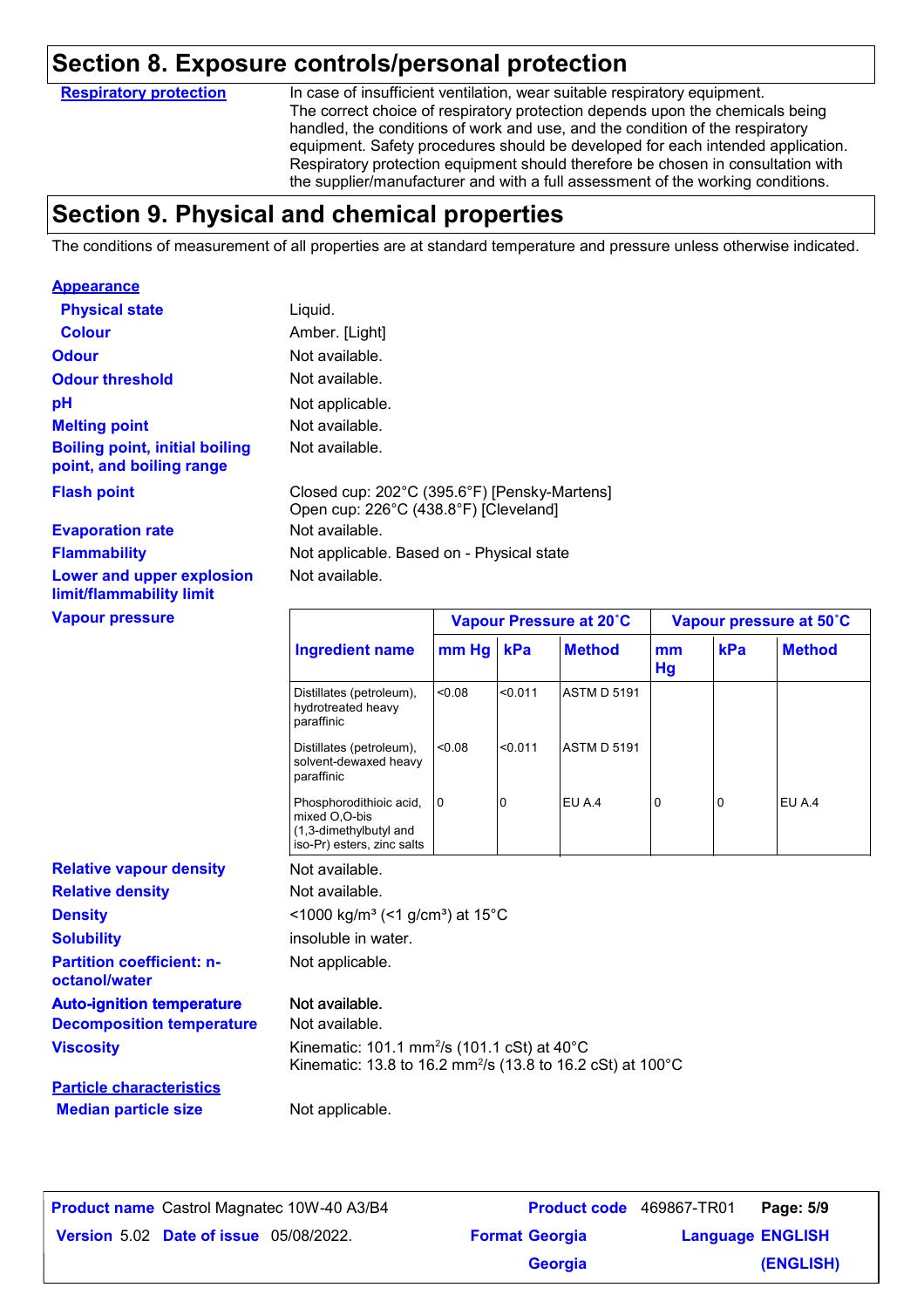# **Section 10. Stability and reactivity**

| <b>Reactivity</b>                                   | No specific test data available for this product. Refer to Conditions to avoid and<br>Incompatible materials for additional information.                                   |
|-----------------------------------------------------|----------------------------------------------------------------------------------------------------------------------------------------------------------------------------|
| <b>Chemical stability</b>                           | The product is stable.                                                                                                                                                     |
| <b>Possibility of hazardous</b><br><b>reactions</b> | Under normal conditions of storage and use, hazardous reactions will not occur.<br>Under normal conditions of storage and use, hazardous polymerisation will not<br>occur. |
| <b>Conditions to avoid</b>                          | Avoid all possible sources of ignition (spark or flame).                                                                                                                   |
| <b>Incompatible materials</b>                       | Reactive or incompatible with the following materials: oxidising materials.                                                                                                |
| <b>Hazardous decomposition</b><br>products          | Under normal conditions of storage and use, hazardous decomposition products<br>should not be produced.                                                                    |

### **Section 11. Toxicological information**

#### **Information on toxicological effects**

| <b>Information on likely routes</b><br>of exposure | Routes of entry anticipated: Dermal, Inhalation.                                                                    |
|----------------------------------------------------|---------------------------------------------------------------------------------------------------------------------|
| <b>Potential acute health effects</b>              |                                                                                                                     |
| <b>Eye contact</b>                                 | No known significant effects or critical hazards.                                                                   |
| <b>Inhalation</b>                                  | Exposure to decomposition products may cause a health hazard. Serious effects<br>may be delayed following exposure. |
| <b>Skin contact</b>                                | Causes mild skin irritation. Defatting to the skin.                                                                 |
| <b>Ingestion</b>                                   | Irritating to mouth, throat and stomach.                                                                            |

#### **Symptoms related to the physical, chemical and toxicological characteristics**

| <b>Eye contact</b>  | Adverse symptoms may include the following:<br>pain or irritation<br>watering<br>redness    |
|---------------------|---------------------------------------------------------------------------------------------|
| <b>Inhalation</b>   | No specific data.                                                                           |
| <b>Skin contact</b> | Adverse symptoms may include the following:<br>irritation<br>redness<br>dryness<br>cracking |
| <b>Ingestion</b>    | No specific data.                                                                           |

#### **Delayed and immediate effects as well as chronic effects from short and long-term exposure**

| <b>Potential chronic health effects</b> |                                                                                                                                                                                                                                                                                                                                                                                                             |
|-----------------------------------------|-------------------------------------------------------------------------------------------------------------------------------------------------------------------------------------------------------------------------------------------------------------------------------------------------------------------------------------------------------------------------------------------------------------|
| <b>General</b>                          | USED ENGINE OILS<br>Combustion products resulting from the operation of internal combustion engines<br>contaminate engine oils during use. Used engine oil may contain hazardous<br>components which have the potential to cause skin cancer. Frequent or prolonged<br>contact with all types and makes of used engine oil must therefore be avoided and a<br>high standard of personal hygiene maintained. |
| <b>Carcinogenicity</b>                  | No known significant effects or critical hazards.                                                                                                                                                                                                                                                                                                                                                           |
| <b>Mutagenicity</b>                     | No known significant effects or critical hazards.                                                                                                                                                                                                                                                                                                                                                           |

| Product name Castrol Magnatec 10W-40 A3/B4    | <b>Product code</b> 469867-TR01 |                         | Page: 6/9 |
|-----------------------------------------------|---------------------------------|-------------------------|-----------|
| <b>Version 5.02 Date of issue 05/08/2022.</b> | <b>Format Georgia</b>           | <b>Language ENGLISH</b> |           |
|                                               | <b>Georgia</b>                  |                         | (ENGLISH) |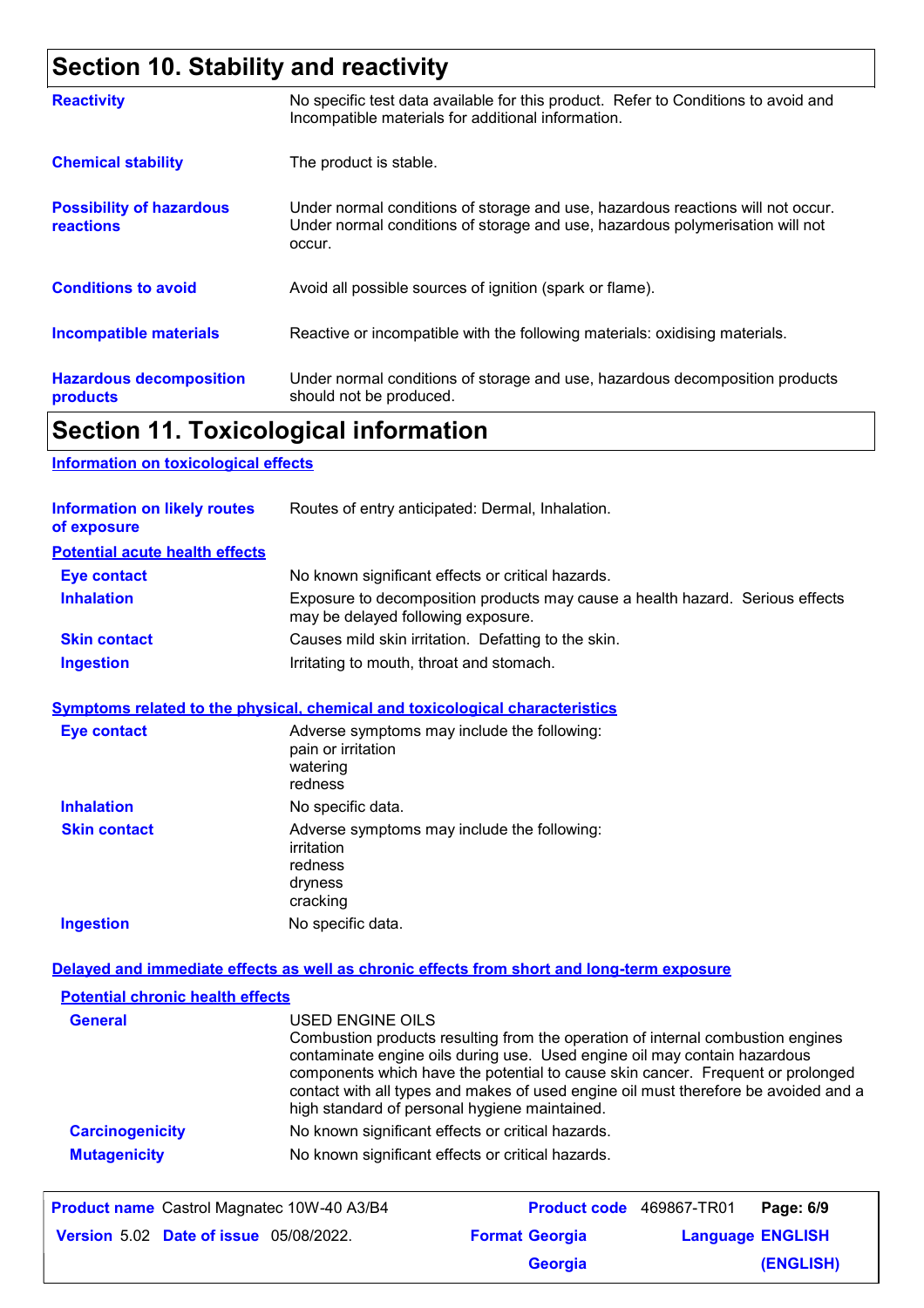### **Section 11. Toxicological information**

**Teratogenicity** No known significant effects or critical hazards. **Developmental effects** No known significant effects or critical hazards. **Fertility effects** No known significant effects or critical hazards.

#### **Section 12. Ecological information**

**Environmental effects** No known significant effects or critical hazards.

#### **Persistence and degradability**

Expected to be biodegradable.

#### **Bioaccumulative potential**

This product is not expected to bioaccumulate through food chains in the environment.

#### **Mobility in soil**

| <b>Mobility</b>                     | Spillages may penetrate the soil causing ground water contamination.                                                      |
|-------------------------------------|---------------------------------------------------------------------------------------------------------------------------|
| <b>Other ecological information</b> | Spills may form a film on water surfaces causing physical damage to organisms.<br>Oxygen transfer could also be impaired. |

### **Section 13. Disposal considerations**

The generation of waste should be avoided or minimised wherever possible. Significant quantities of waste product residues should not be disposed of via the foul sewer but processed in a suitable effluent treatment plant. Dispose of surplus and non-recyclable products via a licensed waste disposal contractor. Disposal of this product, solutions and any by-products should at all times comply with the requirements of environmental protection and waste disposal legislation and any regional local authority requirements. Waste packaging should be recycled. Incineration or landfill should only be considered when recycling is not feasible. This material and its container must be disposed of in a safe way. Care should be taken when handling emptied containers that have not been cleaned or rinsed out. Empty containers or liners may retain some product residues. Avoid dispersal of spilt material and runoff and contact with soil, waterways, drains and sewers. **Disposal methods**

#### **Section 14. Transport information UN number** - - - Not regulated.<br>-<br>-- - Not regulated. **IMDG IATA UN proper shipping name Transport hazard class(es) Packing group Environmental hazards** No. No.

**Date of issue** 05/08/2022. **Version** 5.02 **Format Georgia Language Product name** Castrol Magnatec 10W-40 A3/B4 **Product code** 469867-TR01 **Page: 7/9** | **Language ENGLISH (ENGLISH)** Product code 469867-TR01 Page: 7/9 **Georgia**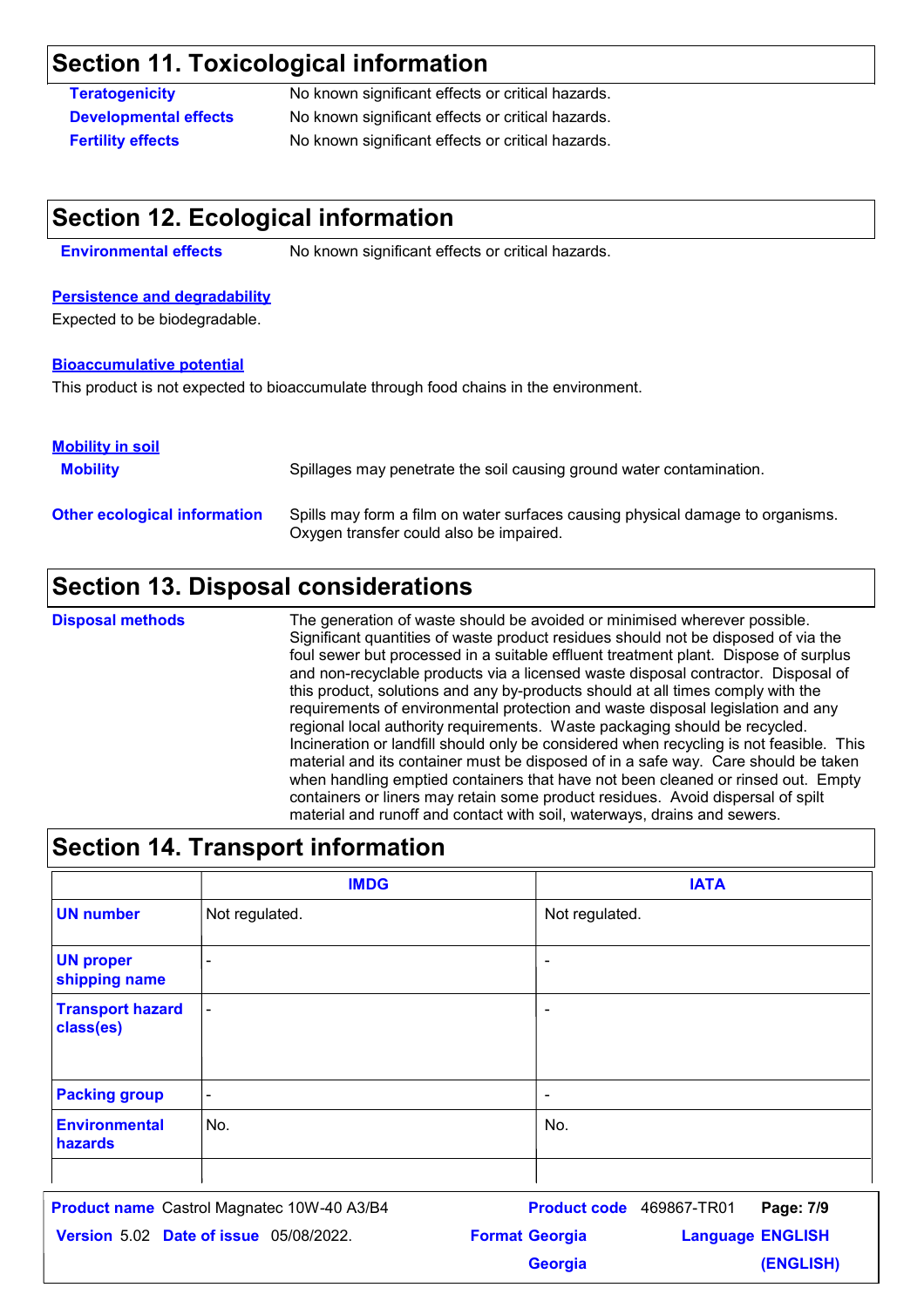|                                  | Section 14. Transport information |  |
|----------------------------------|-----------------------------------|--|
| <b>Additional</b><br>information |                                   |  |

**Special precautions for user** Not available.

## **Section 15. Regulatory information**

**Regulation according to other foreign laws**

| <b>REACH Status</b>                                             | For the REACH status of this product please consult your company contact, as<br>identified in Section 1. |
|-----------------------------------------------------------------|----------------------------------------------------------------------------------------------------------|
| <b>United States inventory</b><br>(TSCA 8b)                     | All components are active or exempted.                                                                   |
| <b>Australia inventory (AIIC)</b>                               | All components are listed or exempted.                                                                   |
| <b>Canada inventory</b>                                         | All components are listed or exempted.                                                                   |
| <b>China inventory (IECSC)</b>                                  | All components are listed or exempted.                                                                   |
| <b>Japan inventory (CSCL)</b>                                   | At least one component is not listed.                                                                    |
| <b>Korea inventory (KECI)</b>                                   | All components are listed or exempted.                                                                   |
| <b>Philippines inventory</b><br>(PICCS)                         | All components are listed or exempted.                                                                   |
| <b>Taiwan Chemical</b><br><b>Substances Inventory</b><br>(TCSI) | All components are listed or exempted.                                                                   |

# **Section 16. Other information**

| <b>History</b>                    |                                                                                                                                                                                                                                                                                                                                                                                                                                                                                                                                                                                                                                                                                                                                                                                                                                                                                                                                                                                                                       |
|-----------------------------------|-----------------------------------------------------------------------------------------------------------------------------------------------------------------------------------------------------------------------------------------------------------------------------------------------------------------------------------------------------------------------------------------------------------------------------------------------------------------------------------------------------------------------------------------------------------------------------------------------------------------------------------------------------------------------------------------------------------------------------------------------------------------------------------------------------------------------------------------------------------------------------------------------------------------------------------------------------------------------------------------------------------------------|
| <b>Date of printing</b>           | 5/8/2022                                                                                                                                                                                                                                                                                                                                                                                                                                                                                                                                                                                                                                                                                                                                                                                                                                                                                                                                                                                                              |
| Date of issue/Date of<br>revision | 5/8/2022                                                                                                                                                                                                                                                                                                                                                                                                                                                                                                                                                                                                                                                                                                                                                                                                                                                                                                                                                                                                              |
| Date of previous issue            | 4/13/2022                                                                                                                                                                                                                                                                                                                                                                                                                                                                                                                                                                                                                                                                                                                                                                                                                                                                                                                                                                                                             |
| <b>Version</b>                    | 5.02                                                                                                                                                                                                                                                                                                                                                                                                                                                                                                                                                                                                                                                                                                                                                                                                                                                                                                                                                                                                                  |
| <b>Prepared by</b>                | <b>Product Stewardship</b>                                                                                                                                                                                                                                                                                                                                                                                                                                                                                                                                                                                                                                                                                                                                                                                                                                                                                                                                                                                            |
| <b>Key to abbreviations</b>       | ATE = Acute Toxicity Estimate<br><b>BCF</b> = Bioconcentration Factor<br>GHS = Globally Harmonized System of Classification and Labelling of Chemicals<br>IATA = International Air Transport Association<br>IBC = Intermediate Bulk Container<br><b>IMDG</b> = International Maritime Dangerous Goods<br>LogPow = logarithm of the octanol/water partition coefficient<br>MARPOL = International Convention for the Prevention of Pollution From Ships,<br>1973 as modified by the Protocol of 1978. ("Marpol" = marine pollution)<br>REACH = Registration, Evaluation, Authorisation and Restriction of Chemicals<br>Regulation [Regulation (EC) No. 1907/2006]<br>$UN = United Nations$<br>Varies = may contain one or more of the following 64741-88-4, 64741-89-5,<br>64741-95-3, 64741-96-4, 64742-01-4, 64742-44-5, 64742-45-6, 64742-52-5,<br>64742-53-6, 64742-54-7, 64742-55-8, 64742-56-9, 64742-57-0, 64742-58-1,<br>64742-62-7, 64742-63-8, 64742-65-0, 64742-70-7, 72623-85-9, 72623-86-0,<br>72623-87-1 |
| <b>References</b>                 | Not available.                                                                                                                                                                                                                                                                                                                                                                                                                                                                                                                                                                                                                                                                                                                                                                                                                                                                                                                                                                                                        |
|                                   |                                                                                                                                                                                                                                                                                                                                                                                                                                                                                                                                                                                                                                                                                                                                                                                                                                                                                                                                                                                                                       |

**Indicates information that has changed from previously issued version.**

**Notice to reader**

| <b>Product name</b> Castrol Magnatec 10W-40 A3/B4 | Product code 469867-TR01 |                         | Page: 8/9 |
|---------------------------------------------------|--------------------------|-------------------------|-----------|
| <b>Version 5.02 Date of issue 05/08/2022.</b>     | <b>Format Georgia</b>    | <b>Language ENGLISH</b> |           |
|                                                   | <b>Georgia</b>           |                         | (ENGLISH) |